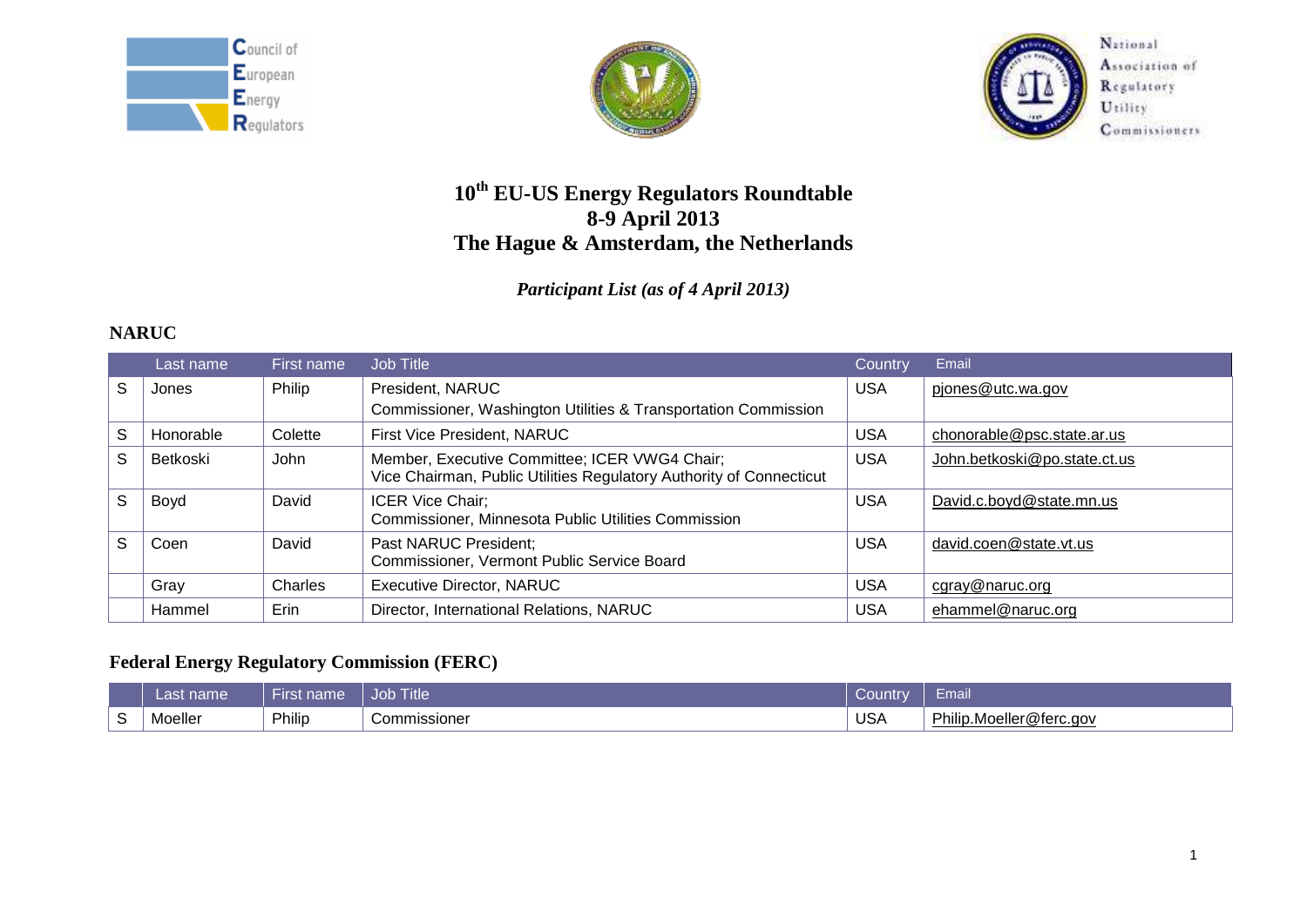## **CEER**

|   | Last name        | First name | Job Title                                               | Country            | Email                           |
|---|------------------|------------|---------------------------------------------------------|--------------------|---------------------------------|
| S | Lord Mogg        | John       | <b>CEER President</b>                                   | UK.                | regulator.gb@ofgem.gov.uk       |
| S | Nixon            | Hannah     | Senior Partner for Distribution (Ofgem)                 | <b>UK</b>          | hannah.nixon@ofgem.gov.uk       |
|   | <b>Huttunen</b>  | Riku       | Co-Chair, CEER International and Strategy Group         | Finland            | riku.huttunen@emvi.fi           |
| S | Groebel          | Annegret   | <b>CEER Vice President</b>                              | Germany            | annegret.groebel@bnetza.de      |
|   | Muether          | Daniel     | International Coordinator Energy Regulation             | Germany            | Daniel.muether@bnetza.de        |
|   | Sardi            | Katerina   | Head of Energy Planning and International Affairs (RAE) | Greece             | sardi@rae.gr                    |
| S | Termini          | Valeria    | <b>CEER Vice President</b>                              | Italy              | VTERMINI@autorita.energia.it    |
|   | Galimberti       | Ilaria     | AEEG                                                    | Italy              | IGALIMBERTI@autorita.energia.it |
| S | Fonteijn         | Chris      | Chairman of the Board (ACM*)                            | Netherlands        | Chris.Fonteijn@acm.nl           |
| S | Don              | Henk       | Member of the Board (ACM*)                              | <b>Netherlands</b> | Henk.don@acm.nl                 |
|   | Moelker          | Geert      | Team manager, Energy Department (ACM*)                  | <b>Netherlands</b> | Geert.moelker@acm.nl            |
|   | Dønnem           | Anne       | Director, European Energy Regulatory Affairs (NVE)      | <b>Norway</b>      | adoe@nve.no                     |
| S | <b>Braz</b>      | José       | Chair, CEER Energy Package WG                           | Portugal           | jbraz@erse.pt                   |
| S | Gómez            | Tomás      | Vice Chair, CEER Customers and Retail Markets           | Spain              | tgs@cne.es                      |
|   | <b>Halldearn</b> | David      | <b>CEER Secretariat</b>                                 | UK                 | David.halldearn@ofgem.gov.uk    |
|   | McCoy            | Natalie    | <b>CEER Secretary General</b>                           | Belgium            | Natalie.mccoy@ceer.eu           |

ACM\*: formerly known as NMA - As of 1 April, the name of the organisation is Authority for Consumers and Markets (ACM)

### **ACER**

| Last name   | First name | Job Title                                                       | Countrv        | Email                              |
|-------------|------------|-----------------------------------------------------------------|----------------|------------------------------------|
| Pototschnig | Alberto    | Director of the Agency for the Cooperation of Energy Regulators | Ljubljana      | Alberto.pototschnig@acer.europa.eu |
| Geitona     | Fav        | <b>NRA Coordinator</b>                                          | <b>Belgium</b> | ⊥ fay.geitona@acer.europa.eu       |

### **ERRA**

| Last name. | First name | Job Title                                 | Country | Email                  |
|------------|------------|-------------------------------------------|---------|------------------------|
| Demirbas   | Gulefsan   | Energy Market Regulatory Authority (ERRA) | Turkev  | gdemirbas@epdk.org.tr_ |